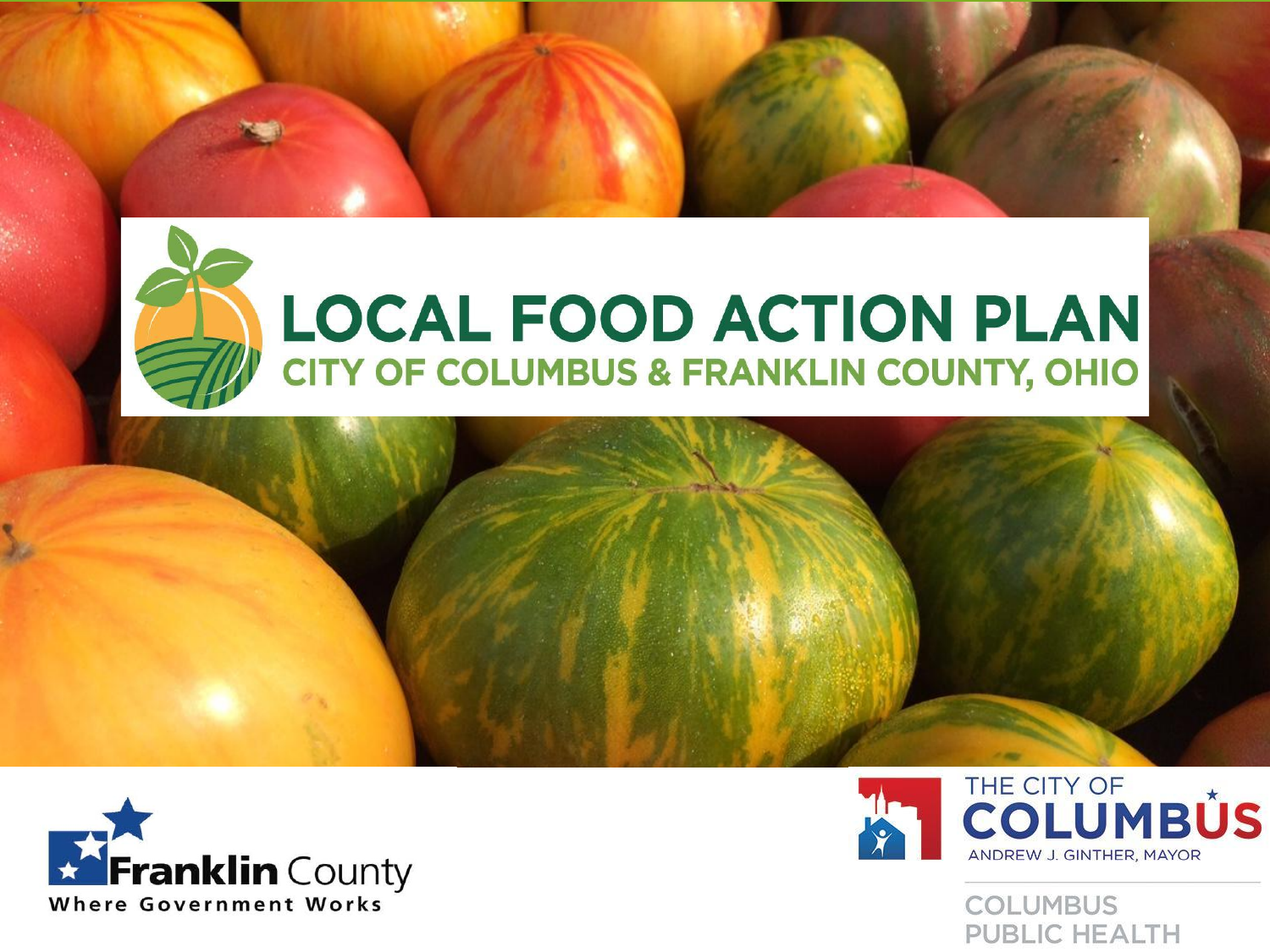# **Meeting Objectives**

- Approve 07/13/18 Minutes\*
- Strategic funding update: Next steps and timeline
- *\* Item requiring vote*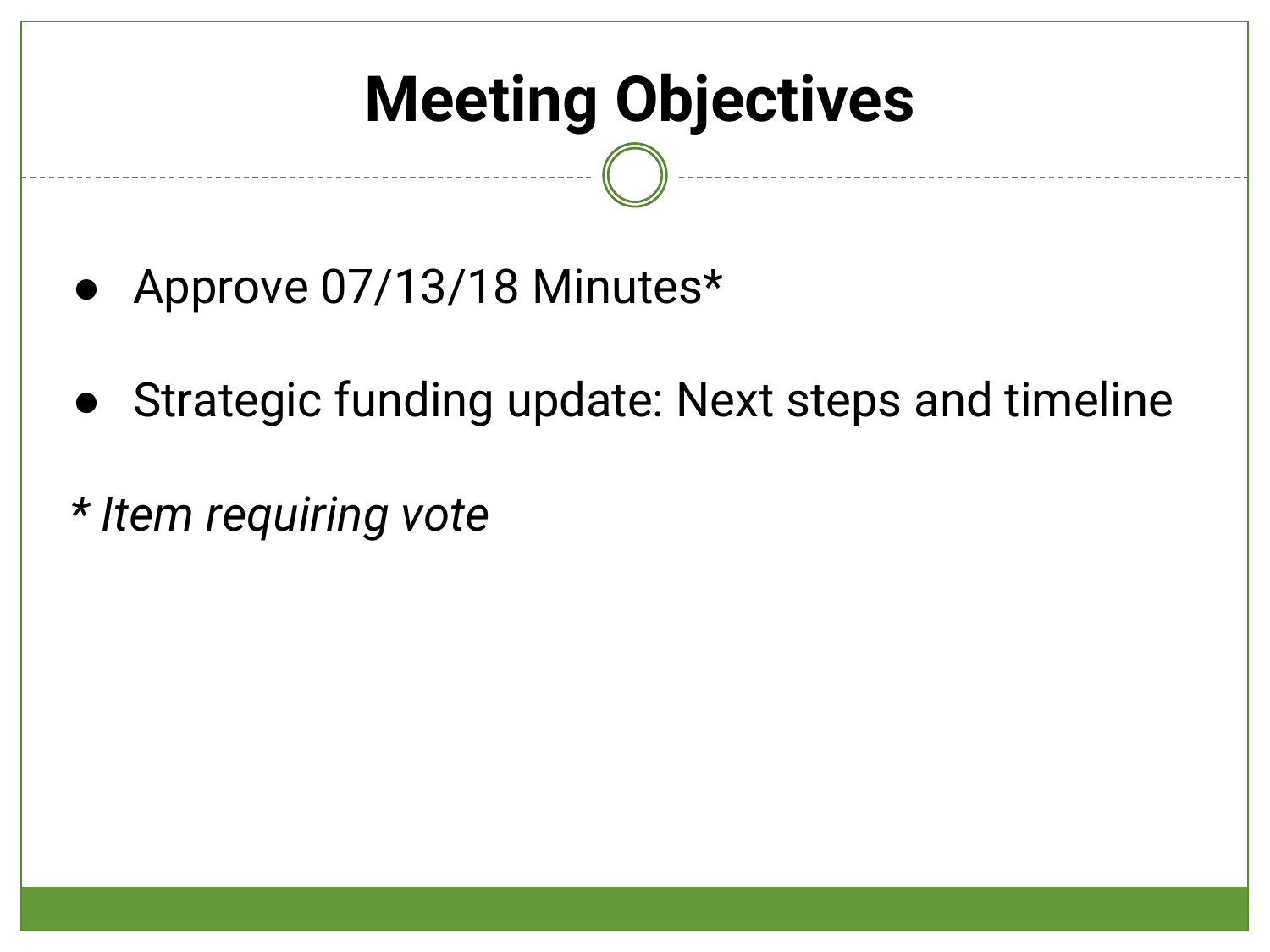### **Check-In Question**

What is one thing you are doing *in your personal or professional life* to reduce food waste?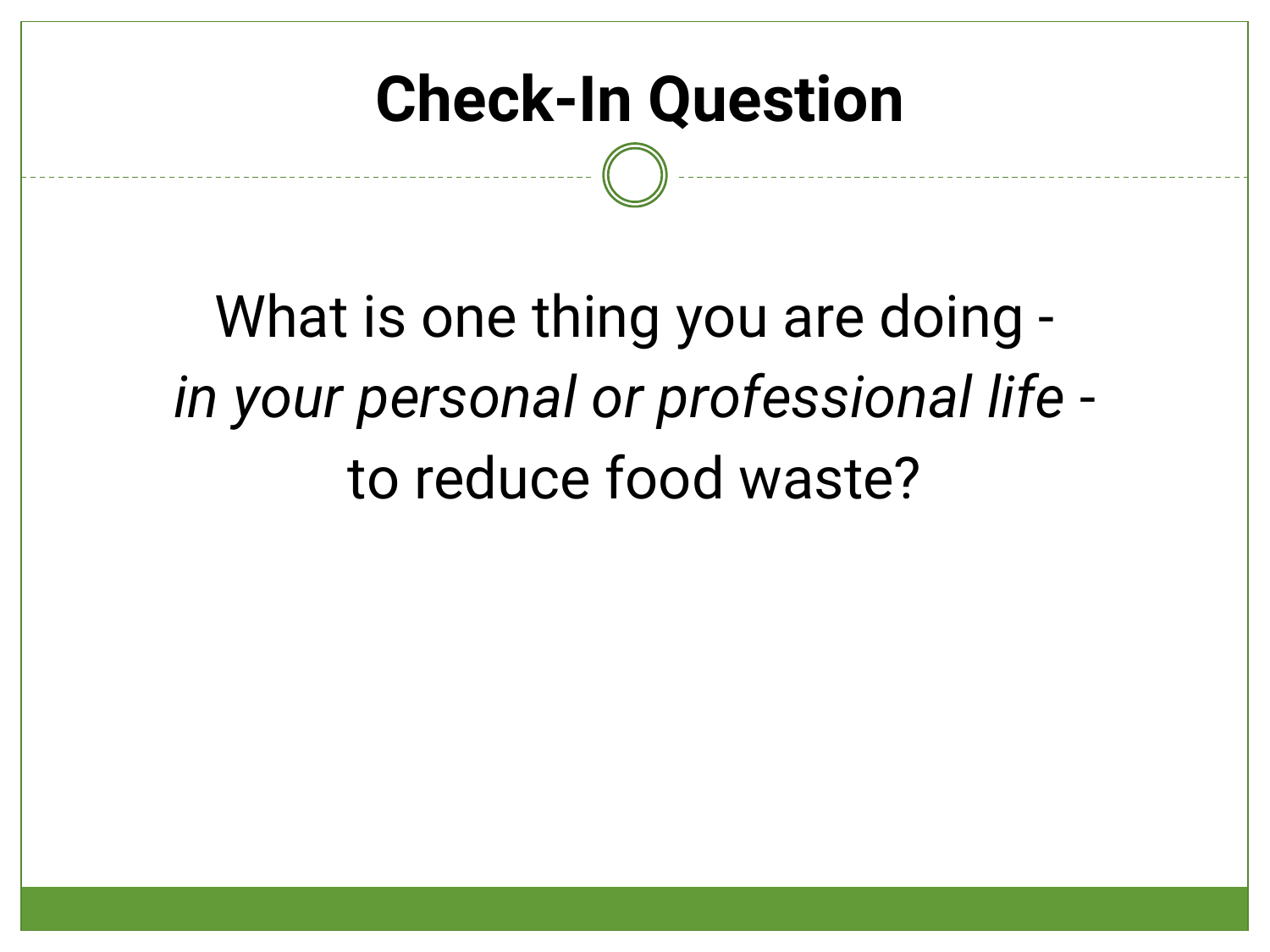# **Administrative Tasks**

- July 13, 2018 Meeting Minutes
	- Additions
	- Corrections
	- Approval
- Board Member Appointments
- January 2019 Chair & Vice Chair Election
- 2018 Annual Report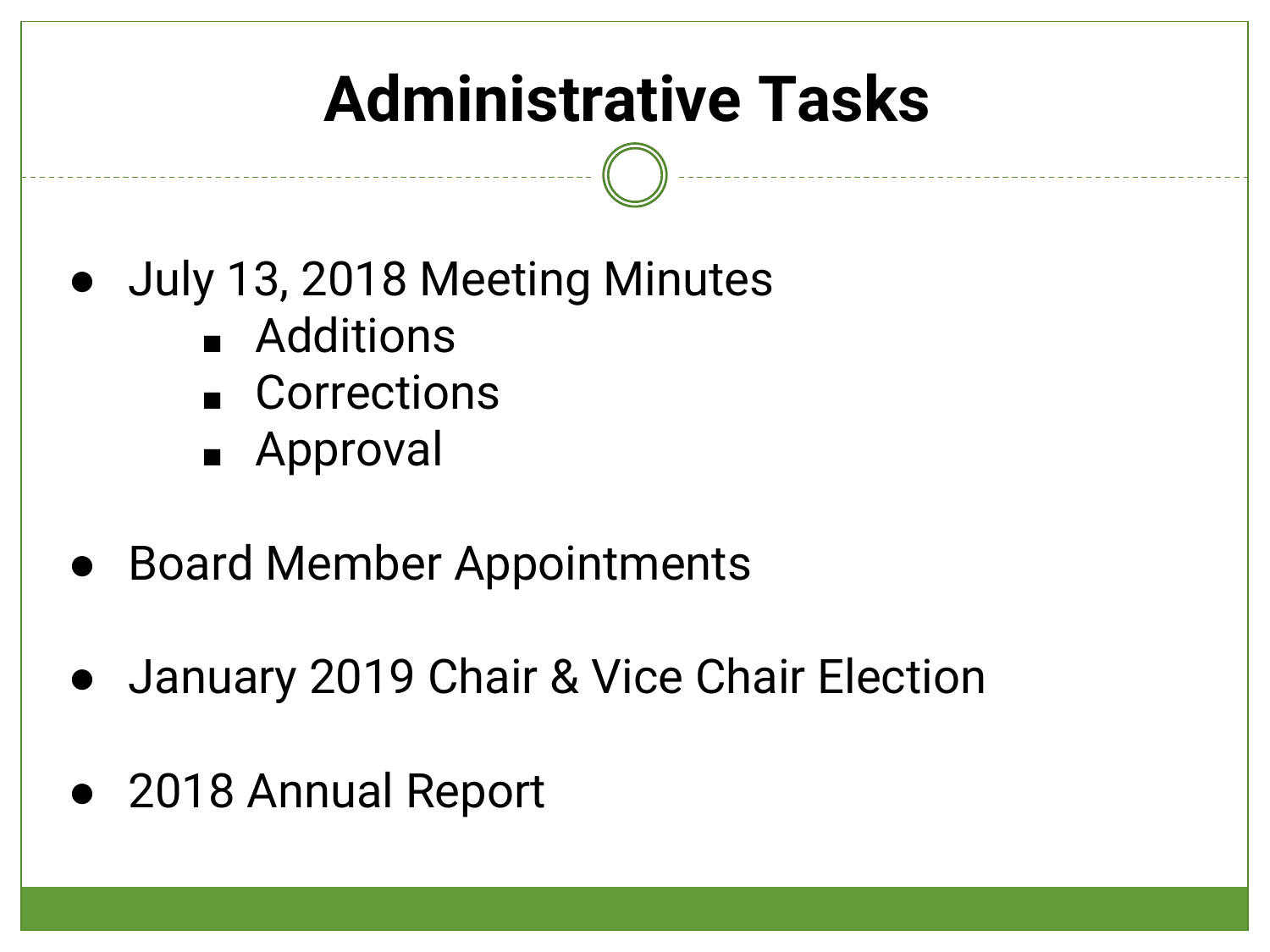### **B-3 Project Team Update**

- FMPP Grant Awarded \$265,284.28
- Next Steps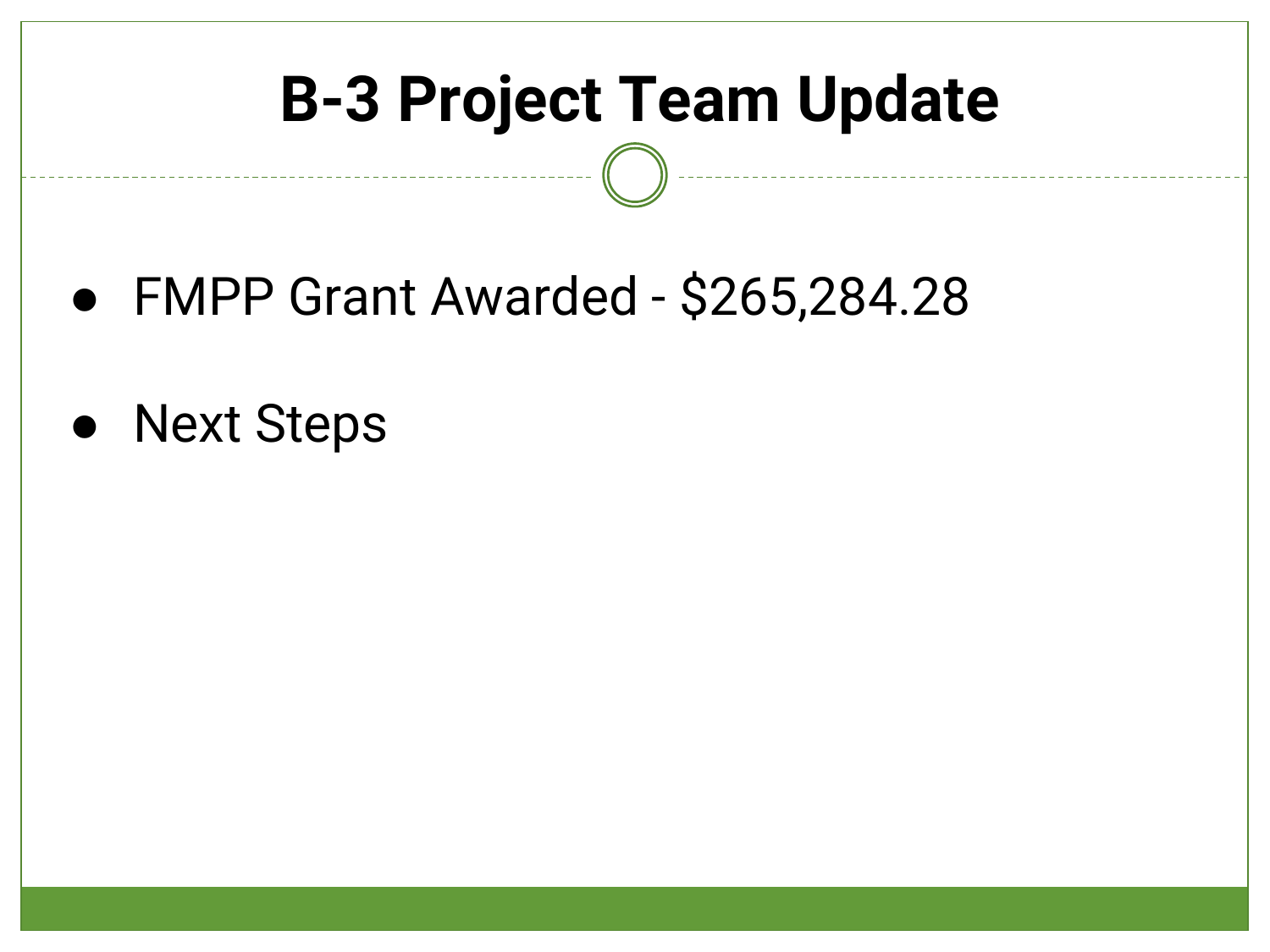## **C-9 Project Team Update**

- Current Conditions Findings Resources/Services are scattered ■ Providers are not coordinated
- Development of Business Portal
	- User-friendly, online one-stop portal
	- Directory of resources and services
- **Next Steps** 
	- Stakeholder Engagement on Portal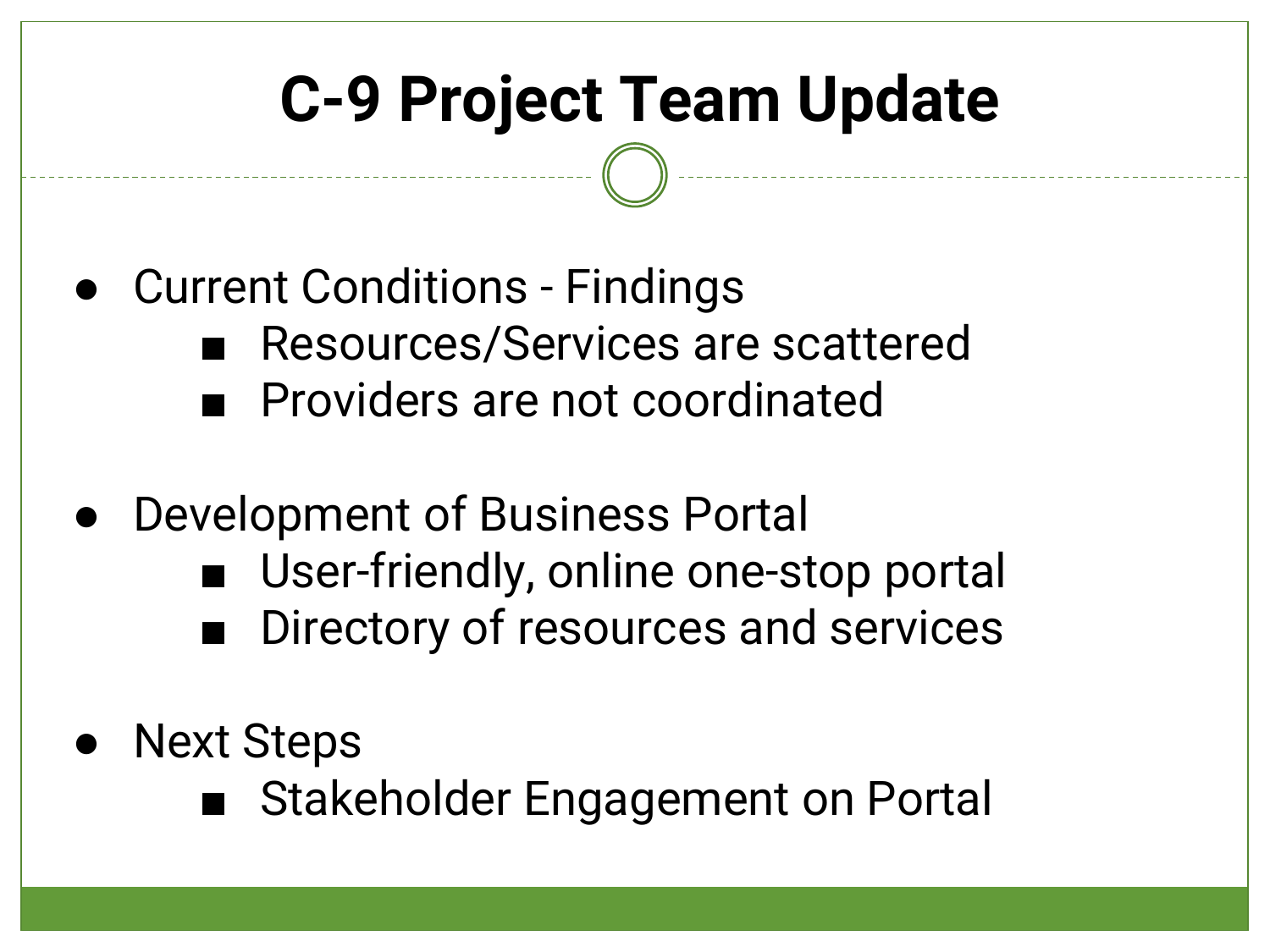

#### **Looking Forward:**

#### **2019 Implementation Opportunities**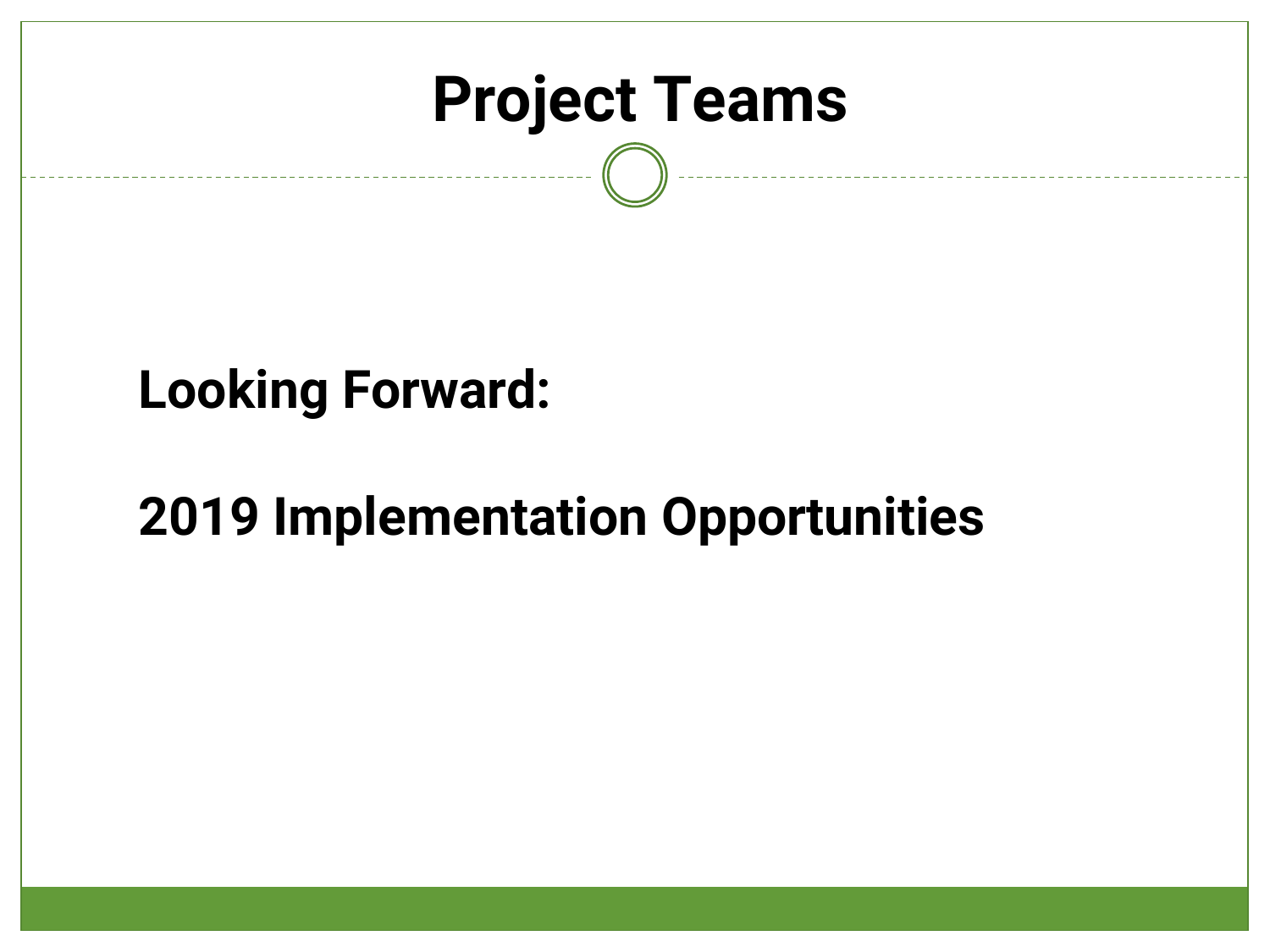# **Strategic Funding - Updates**

- Identify local government funding best practices
- Engage industry partners (e.g. Ohio Farm Bureau, Ohio Restaurant Association, Ohio Grocers Association) to support private investment
- Tap into new and innovative funding strategies
	- Crowdfunding
	- Social venture
	- **Universities**
	- Quasi-governmental entities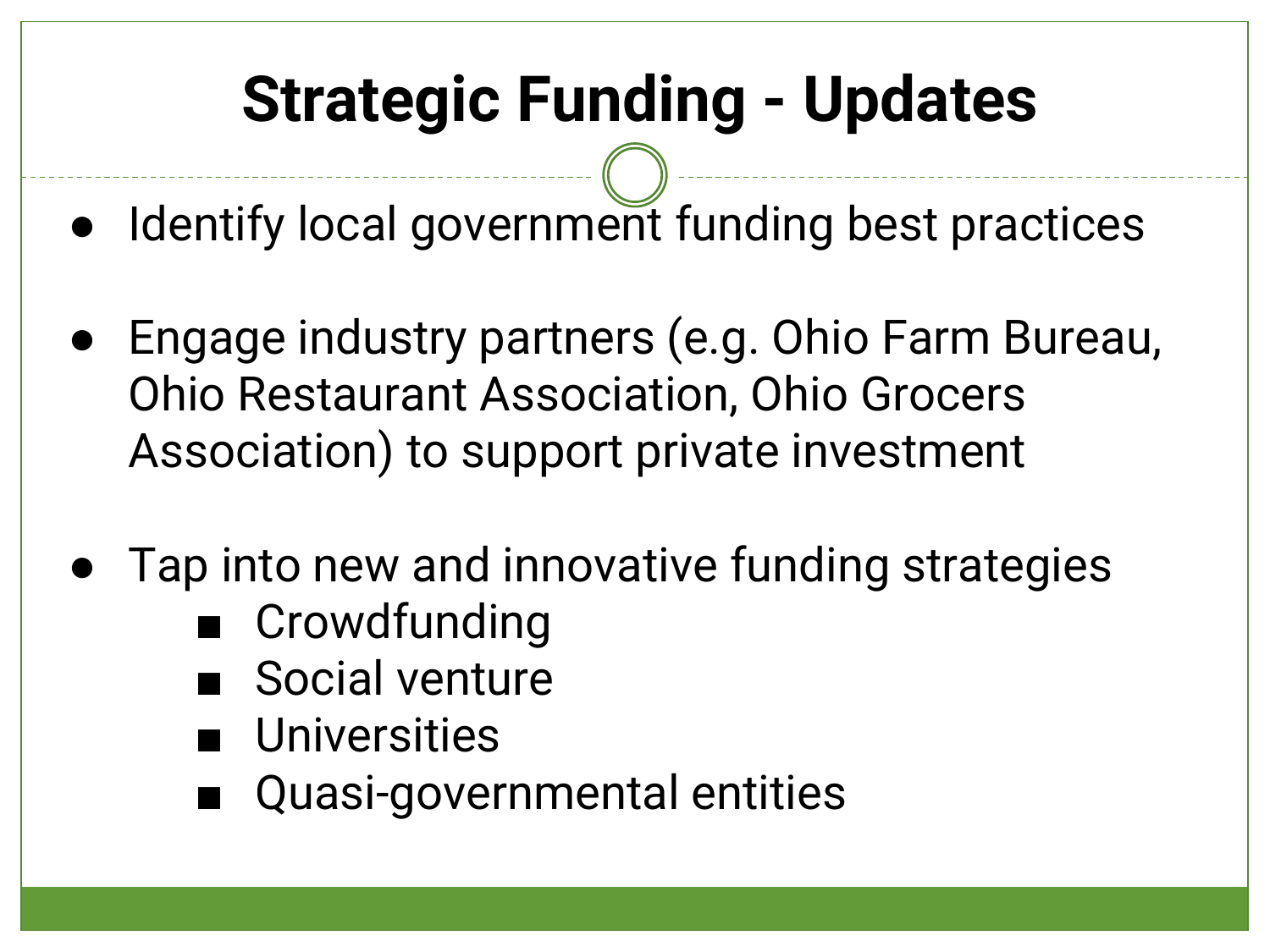## **Strategic Funding - Next Steps**

- Use the 2018 Annual Report to tell our story
- Connecting with other City and County **Departments** 
	- C-9 and B-3 implementation

**Prioritizing Next Steps - where should we focus?**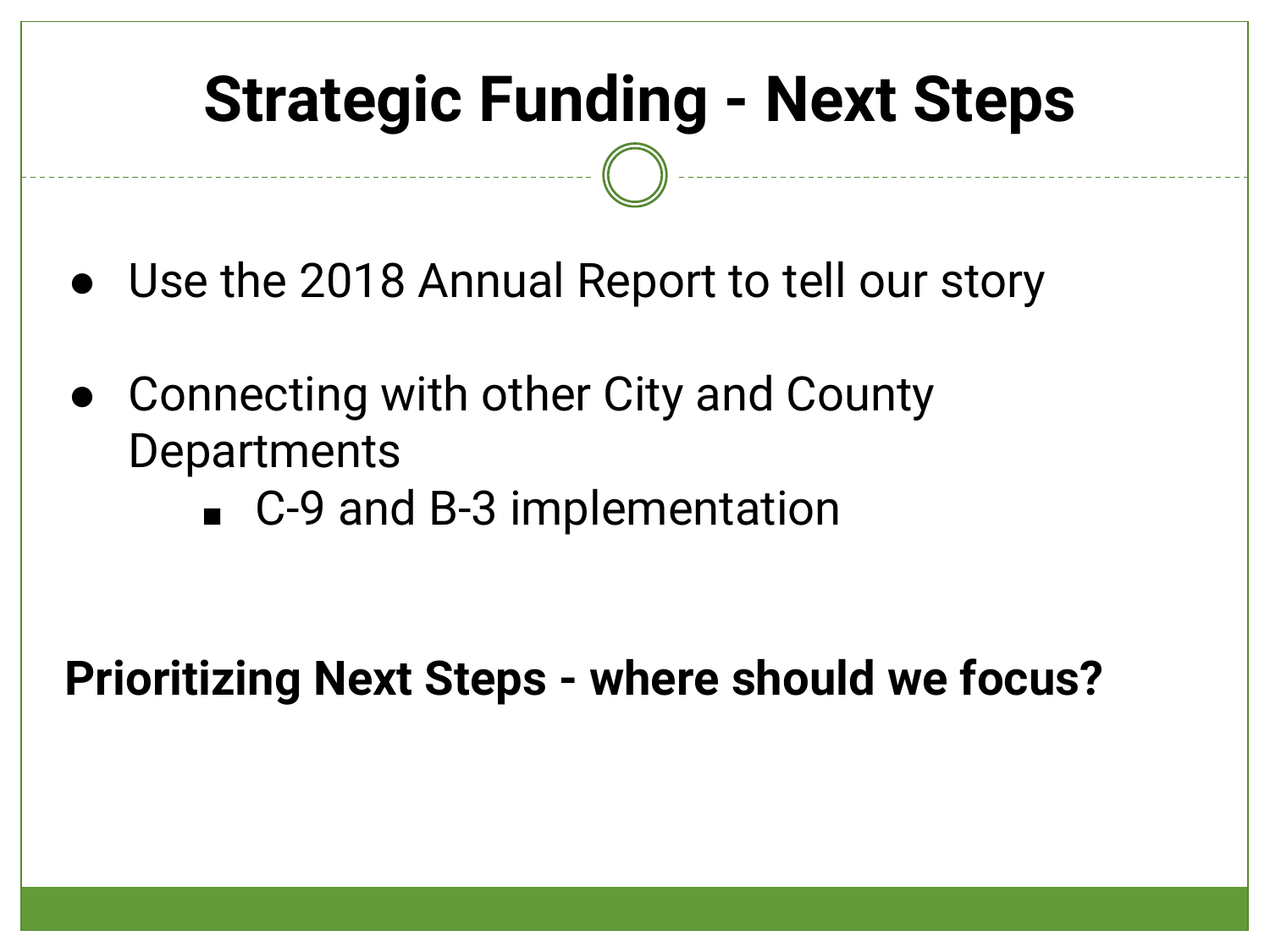#### **Local Food System Updates**

- Linden Farmers Market
- CCS Apple Slicer
- Edible Columbus

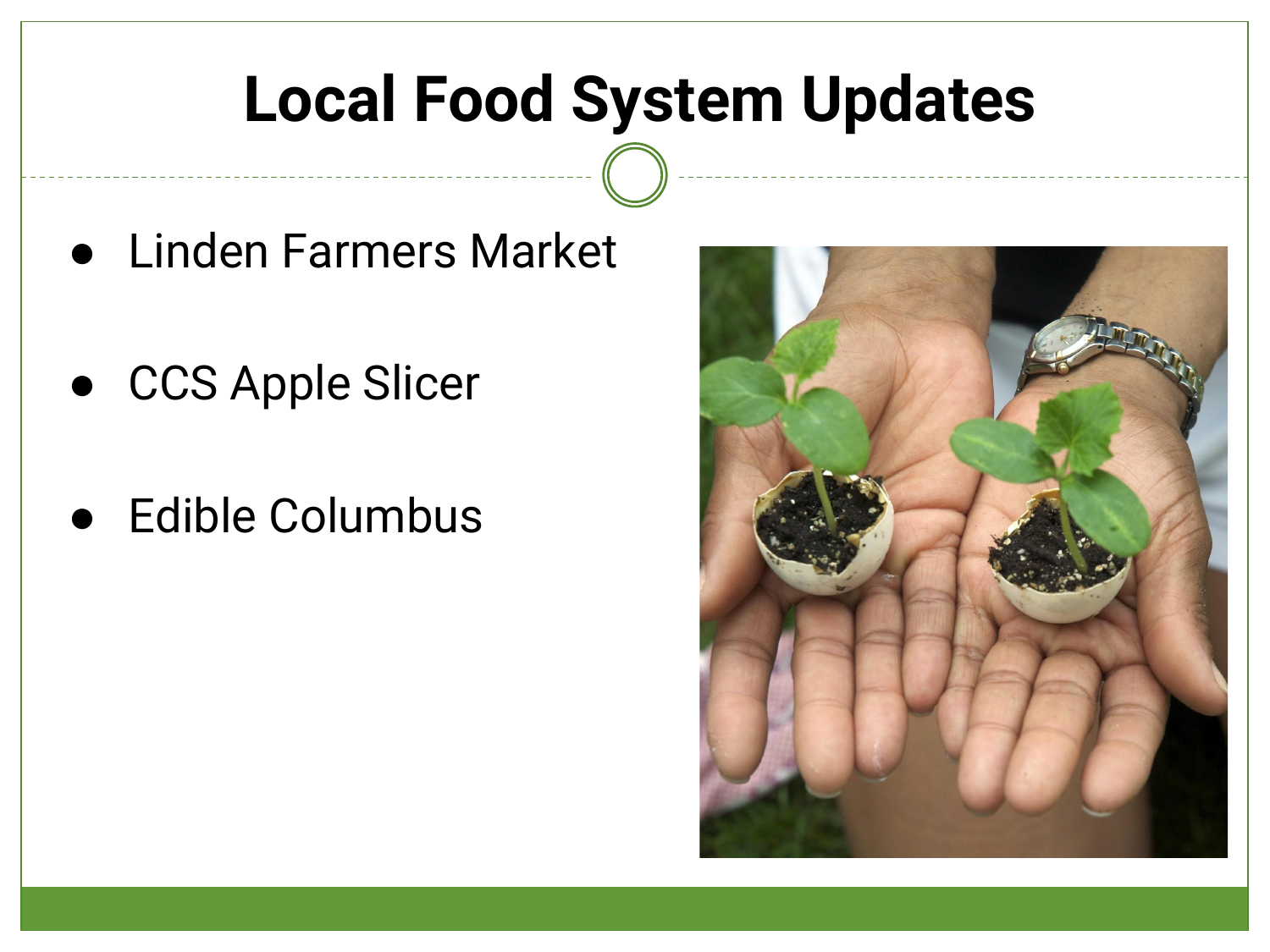#### **Local Food System Updates**

#### **Franklin County Local Food Council**

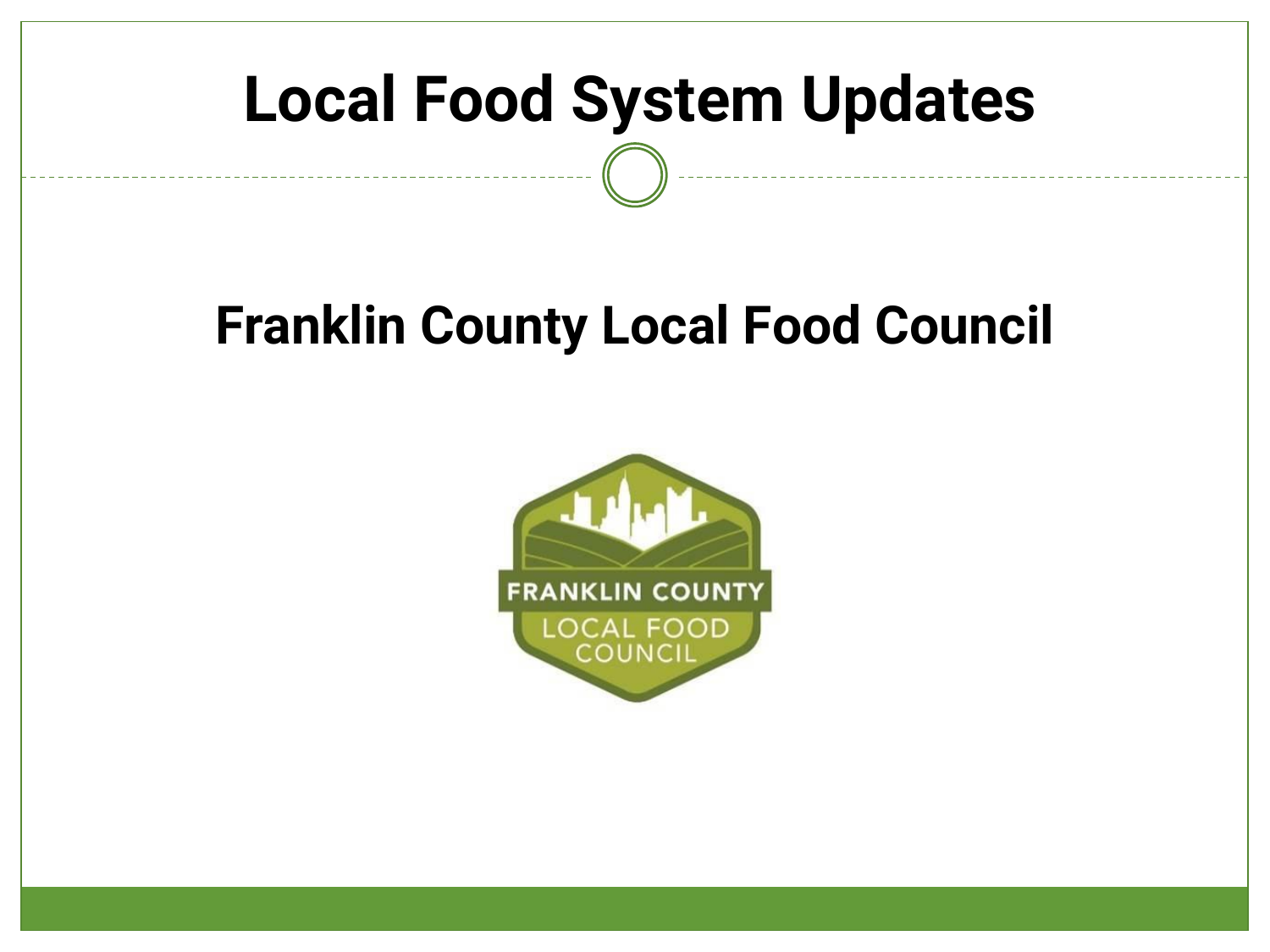### **Next Steps and Closing**

- Next Meeting Friday, January 11, 2019 9:30am-11:30am at Mid-Ohio Foodbank
- 2019 Board Meeting Schedule
- Follow up calls beginning late October